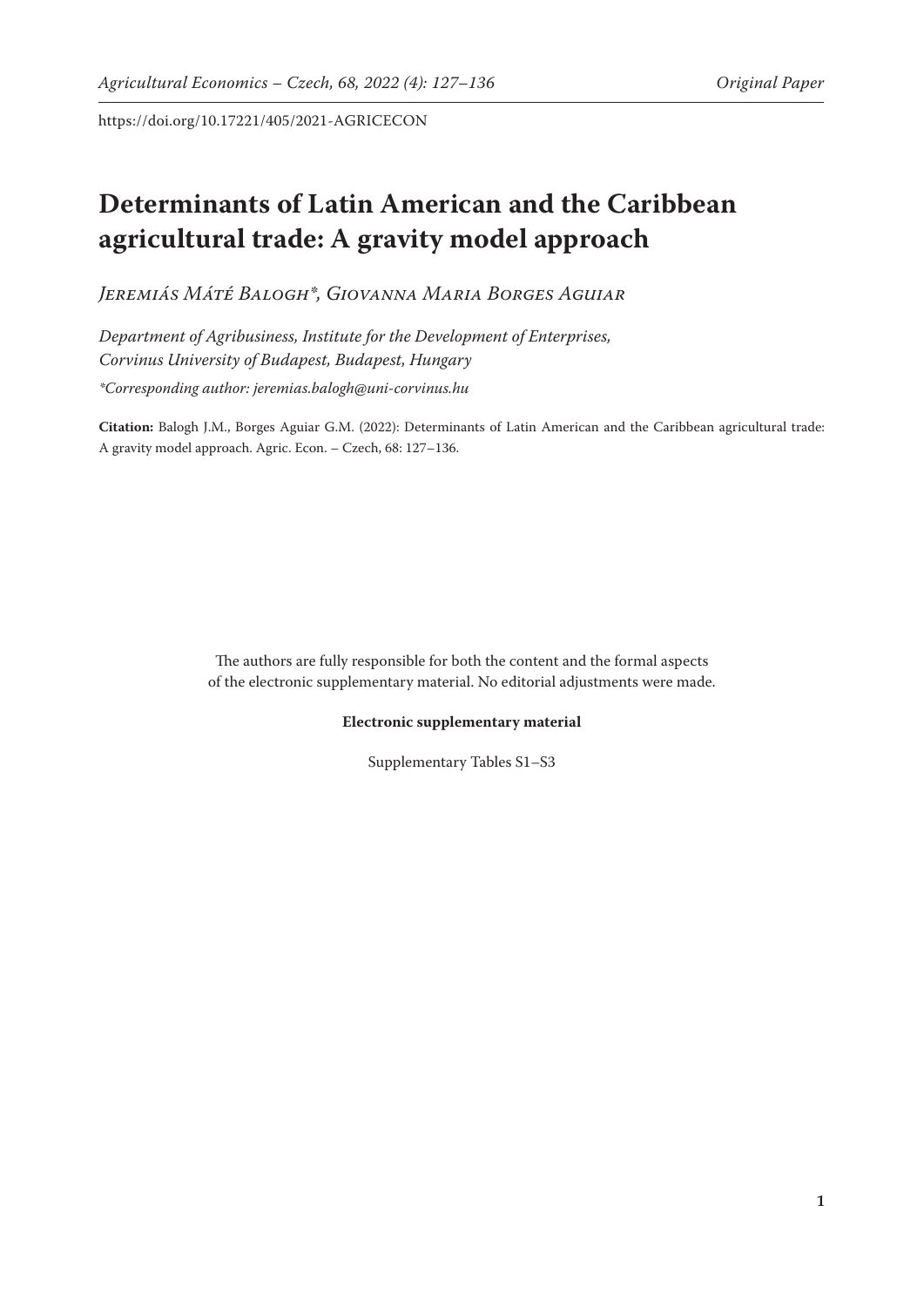#### https://doi.org/10.17221/405/2021-AGRICECON

| Product code | Product description                        |  |  |
|--------------|--------------------------------------------|--|--|
| 11           | fish and fish products                     |  |  |
| 12           | fruit and vegetables                       |  |  |
| 13           | coffee, tea, mate, and cocoa               |  |  |
| 14           | sugars                                     |  |  |
| 15           | spices, cereal and other food preparations |  |  |
| 16           | grains                                     |  |  |
| 17           | animals and products thereof               |  |  |
| 18           | oilseeds, fats and oils                    |  |  |
| 19           | flowers, plants, vegetable materials, etc. |  |  |
| 20           | beverages & spirits                        |  |  |
| 21           | dairy products                             |  |  |
| 22           | tobacco                                    |  |  |
| 23           | other agricultural products                |  |  |

Table S1. WTO MTN (MTN categories)

WTO – World Trade Organization; MTN – multi-lateral trade negotiations Source: World Bank (2021a)

| Table S2. Frequency of missing and non-missing observation in the sample (122 150 observations) |  |  |  |
|-------------------------------------------------------------------------------------------------|--|--|--|
|-------------------------------------------------------------------------------------------------|--|--|--|

| Variable             | Missing      | Frequency missing | Non-missing | Frequency non-missing |
|----------------------|--------------|-------------------|-------------|-----------------------|
| LAC_agri_export      | $\mathbf{0}$ | $\mathbf{0}$      | 122 150     | 100.00                |
| GDP reporter         | 804          | 0.6582            | 121 346     | 99.34                 |
| GDP_partner          | 16 527       | 13.53             | 105 623     | 86.47                 |
| contig               | 7550         | 6.181             | 114 600     | 93.82                 |
| comlang_off          | 7550         | 6.181             | 114 600     | 93.82                 |
| colony               | 7 5 5 0      | 6.181             | 114 600     | 93.82                 |
| dist                 | 7550         | 6.181             | 114 600     | 93.82                 |
| $ln(GDP\_reporter)$  | 804          | 0.6582            | 121 346     | 99.34                 |
| $ln(GDP$ partartner) | 16 527       | 13.53             | 105 623     | 86.47                 |
| ln(dist)             | 7 5 5 0      | 6.181             | 114 600     | 93.82                 |
| <b>MERCOSUR</b>      | $\mathbf{0}$ | $\mathbf{0}$      | 122 150     | 100.00                |
| <b>NAFTA</b>         | $\mathbf{0}$ | $\mathbf{0}$      | 122 150     | 100.00                |
| Paris_Agreement      | $\mathbf{0}$ | $\boldsymbol{0}$  | 122 150     | 100.00                |

*LAC\_agri\_export* – agricultural export value from LAC to destination country; *GDP\_reporter* – GDP of the LAC exporter country; *GDP\_partner* – GDP of importer country from LAC; *contig* – common borders of trading countries; *comlang\_off*  – common official primary language in trading countries; *colony* – past common colonial relationship of trading countries; *dist* – geographic distance between trading country's most populated cities; *MERCOSUR* – trading countries are members of the Southern Common Market; *NAFTA* – trading countries are members of the North American Free Trade Agreement; *Paris\_Agreement* – the Paris Agreement was ratified by trading countries Source: World Bank (2021a)